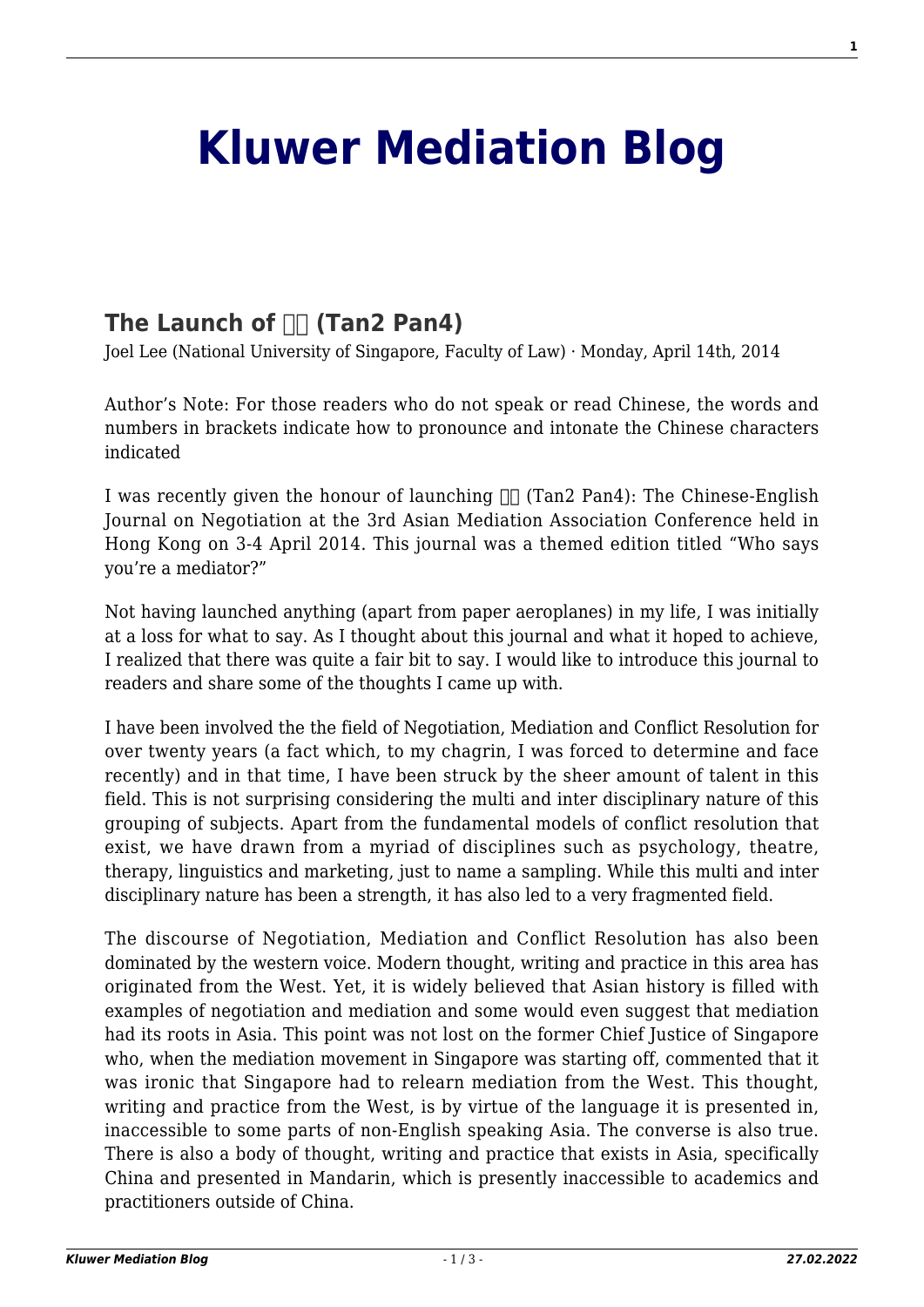$\Pi$  (Tan2 Pan4) seeks to achieve two commendable and unifying goals. First, it seeks to make a real attempt at bringing experts from different fields together to collaborate and produce pieces that define, enhance and expand the field. Secondly, it seeks to be a bridge between East and West. As the first peer-reviewed bilingual journal of Negotiation and Conflict Resolution, its articles will be accessible to academics and practitioners from both the East and the West. It will also give Asian thought leaders and practitioners a voice to contribute to and influence discourse in the field. I also understand that the long term goal is for editorship of  $\Box$  (Tan2 Pan4) to shift to the East.

Looking ahead, the near future looks very bright indeed. First, the editors are finalizing arrangements with Wolters Kluwer CCH to publish $\pi$  (Tan2 Pan4). Secondly, the editors are in discussions with the Centre for Asian Legal Studies (CALS) at the Faculty of Law of the National University of Singapore to bring in CALS as an Asian partner in  $\ln$  (Tan2 Pan4). Both these will raise the profile of  $\ln$  (Tan2 Pan4) and enhance its future contributions.

I congratulate the editors Professors Chris Honeyman, Jim Coben, Nadja Alexander and Wendy Lui for embarking upon this ambitious endeavor and commend  $\Box\Box$  (Tan2 Pan4) to readers.

**Kluwer Arbitration Practice Plus** now offers an enhanced Arbitrator Tool with 4,100+ data-driven Arbitrator Profiles and a new Relationship Indicator exploring relationships of 12,500+ arbitration practitioners and experts.

[Learn how](https://www.wolterskluwer.com/en/solutions/kluwerarbitration/practiceplus?utm_source=mediationblog&utm_medium=articleCTA&utm_campaign=article-banner) **[Kluwer Arbitration Practice Plus](https://www.wolterskluwer.com/en/solutions/kluwerarbitration/practiceplus?utm_source=mediationblog&utm_medium=articleCTA&utm_campaign=article-banner)** [can support you.](https://www.wolterskluwer.com/en/solutions/kluwerarbitration/practiceplus?utm_source=mediationblog&utm_medium=articleCTA&utm_campaign=article-banner)

*To make sure you do not miss out on regular updates from the Kluwer Mediation Blog, please subscribe [here.](http://mediationblog.kluwerarbitration.com/newsletter/)*